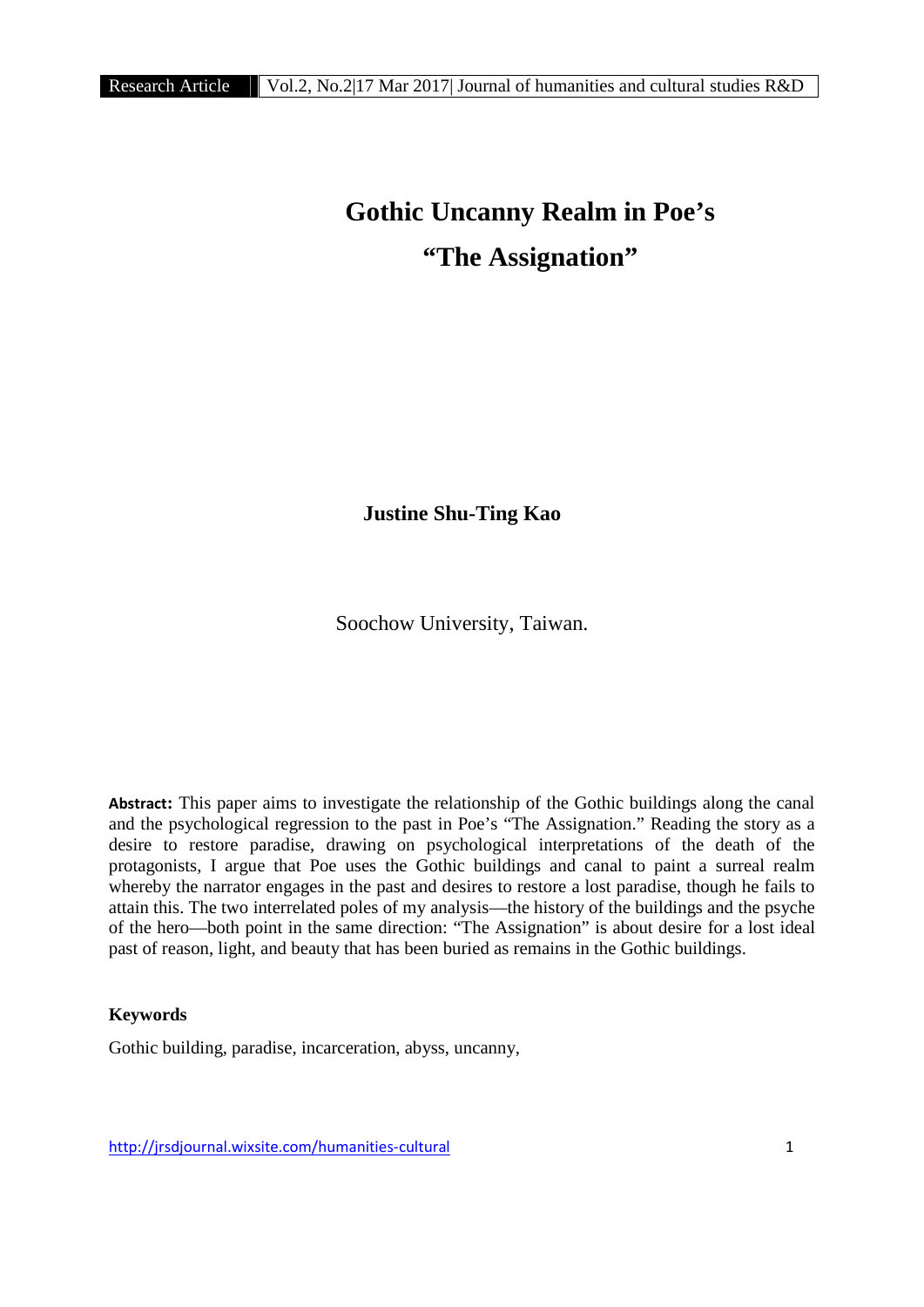Edward W. Pitcher, in "Poe's 'The Assignation': A Reconsideration," argues that the narrator in the story has a perception so limited that he does not see the significance of the event that has just occurred along the canal of Venice. Pitcher believes that the narrator fails to comprehend the clue that indicates the assignation between the hero and the Marchesa Aphrodite at the moment the former rescues the latter's child from the water. Benjamin Franklin Fisher IV, in "The Flights of a Good Man's Mind," identifies the narrator as an "unintegrated self" who is unwilling to perceive a unifying love between the hero (the stranger) and Marchesa, but imposes a pornographic portrayal onto the world of the Venetian waters only to satisfy his sexual fantasy. The narrator's deliberate ignorance of another world that exists beyond appearance is caused by repressed emotions.<sup>1</sup> Repressed emotions are common in Poe's descriptions of space, set either in the background of a ruined house or mysterious water. However, the more gloomy and deathly the Venetian waters become in the narrator's description, the more enlightened a vision we can perceive in the faith of the couple. "The Assignation" is not a story that involves a kaleidoscopic portrait of transgressive lovers, but it is Poe's story about tracing heavenly light through the plot of romance in a gloomy, haunted palace. Poe uses the narrator's two contradictory emotions repression of the past and a desire for its return—to illustrate a desire for the return of the past. In the paper, I argue that Poe uses the Gothic buildings and the canal to paint a surreal realm related to the memories of an ideal past.

The river in the "The Assignation" serves as an uncanny mediating realm that the hero plunges into, searching for treasure buried deep. The story begins with the scene of the Grand Canal where the narrator is crossing under the Bridge of Sighs on his gondola. The narrator describes what comes into his sight:

…as my gondola arrived opposite the mouth of the canal San Marco, a female voice from its recesses broke suddenly upon the night, in one wild, hysterical, and long continued shriek. Startled at the sound, I sprang upon my feet; while the gondolier, letting slip his single oar, lost it in the pitchy darkness beyond a chance of recovery, and we were consequently left to the guidance of the current which here sets from the greater into the smaller channel. Like some huge and sable-feathered condor, we were slowly drifting down toward the Bridge of Sighs, when a thousand flambeaux flashing from the windows, and down the staircases of the Ducal Palace, turned all at once that deep gloom into a livid and preternatural day.(Poe 68-69)

There are similarities to the beginning of "The Fall of the House of Usher." Like the narrator of "The Fall of the House of Usher," the narrator in "The Assignation" is withdrawing from common daily life and approaching a realm "unknown" to him. Whereas the eye-like windows of the skull-like house arrest the attention of the narrator of "The Fall of the House of Usher," a female shriek evokes his attention in "The Assignation." It seems both narrators upon entering the "unknown" realms are "awakened" from a befuddled state with a sudden jolt.

<sup>&</sup>lt;sup>1</sup> Monika Elbert in "Poe's Gothic Mother and the Incubation of Language" perceives Poe's stories as tales of a dead mother, whose memory can never be repressed, and whose return depends on the sublime moment (the moment of the uncanny) in art. Elbert links the water image in "The Fall of the House of Usher" and that in "The Assignation" as a mirror into which the narrator looks with the unconscious desire to regain what he has lost. "The tarn," Elbert observes, "like the murky water of Venetian canals in 'The Assignation,' where the Marchesa's only child almost drowns, represents the maternal unknowable" (25). "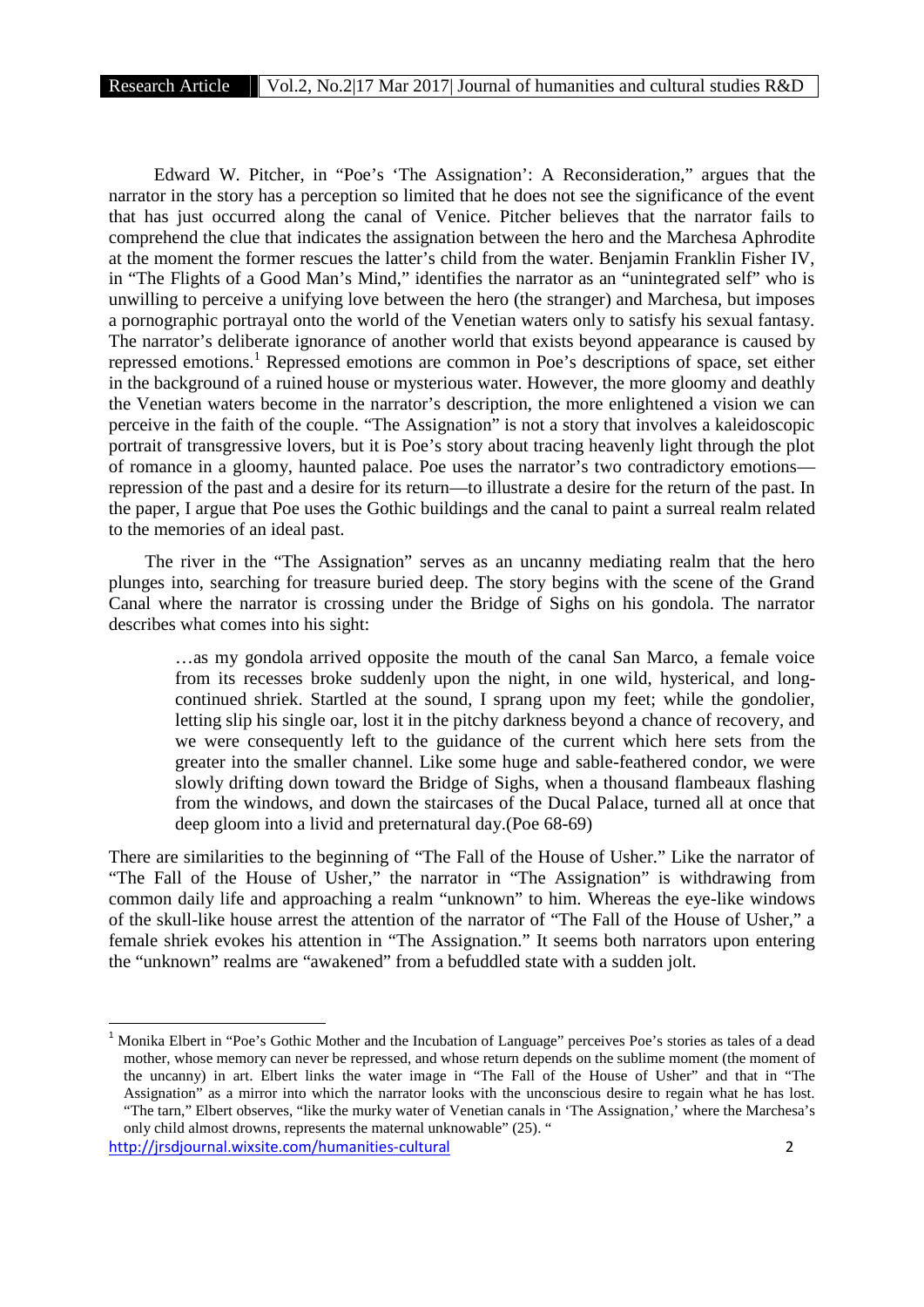A child, slipping from the arms of its own mother, had fallen from an upper window of the lofty structure into the deep and dim canal. The quiet waters had closed placidly over their victim; and, although my own gondola was the only one in sight, many a stout swimmer, already in the stream, was seeking in vain upon the surface…. (Poe 69)

The falling of the child into water is symbolic of the loss of treasure to the abyss. The theme of searching for treasure is a significant one in Poe's tales. Treasure might be buried deep underground or in the ocean. Stories like "The Golden Bug" and "The Cask of Amontillado" begin with the search for hidden treasure. Stories like "MS. Found in a Bottle" and "The Narrative of Arthur Gordon Pym" concern treasure in the water. Above the canal stands a goddess-like woman who seems to be the incarnation of Aphrodite. Her beauty evokes the age of beauty, which, as described in Greek myth, is a world of immortality and heroes. The downfall of the child and the distance between the goddess and the mortal human signify the loss of beauty, order, and reason. However, the distance from the ideal world stirs the passion of the mortal to approach the lost paradise. To retrieve the treasure, the mortal must go deep into the abyss to re-discover it. The action of rescuing the fallen child in the canal thus symbolizes the search for the lost ideal world.

The narrator on the gondola along the river goes through the rise and fall of civilizations, as well as that of the Gothic buildings, reviewing the age of reason and order, and that of chaos and disorder, for which the universal desire for the ideal past of reason, light, and beauty is instigated. He is attracted by the scenes in Venice—the Bridge, the Doge's Palace, the Grand Canal and the Palazo—a city of the afterlife and Elysium, or more specifically, by the destiny of the Marchesa and the protagonist whose souls are trapped in the abyss, and whose passion urges them to go beyond limits for happiness.

The Doge's Palace is a Gothic structure that has experienced numerous destructions and reconstructions since the ninth century. Its original material, Byzantine or Istrian stone, is hidden in Gothic architecture as the remains of a past, ideal order.<sup>2</sup> If life is "hidden within stone" (Fernández 54), the classical structure is symbolic of order, reason, and harmony. The inside of the Doge's Palace is a combination of heaven and earth in harmony through the classical sculptures and paintings.<sup>3</sup>The rooms in the Doge's Palace also contain paintings that show

<sup>&</sup>lt;sup>2</sup>Named after the duke Doge Angelo Partecipazio, the Doge's Palace was built in 810 A.D. when the duke moved the seat of government from the Island of Malamocco to the area of the present-day Rialto. In the tenth century, the Doge's Palace was partially destroyed by a fire, and since then has been reconstructed. Only a few traces of the Byzantine or Istrian structure remain. The palace was made in the Gothic style starting from around 1340. The rebuilt palace suffered from a series of fires in 1480, 1547, and 1577. The reconstruction after the first fire was undertaken by Antonia Rizzo, who ushered in the Renaissance style. As the restoration began, he merged the original Gothic style into the neo-classical designs. The new palace was occupied by various administrative offices, among which was Napoleon's. By the end of the nineteenth century, it fell into decay. Now, it is managed as a Venetian museum.

See "Palazzo Ducale."http://smarthistory.org/palazzo-ducale/

See "The so-called Palazzo Ducale (Doge's palace)." http://venice.jc-r.net/doges-palace/<br><sup>3</sup>The two globes in the centre of the hall of the "Scudo" Room, for example, are the sphere of the heavens and the sphere of earth, respectively. In the Four Doors Room, the portraits in which Venice receives the gifts of the sea god Neptune are reminiscent of Greek art, which emphasizes balance and harmony and represents the triumph of reason over matter. In the Antechamber to the Hall of the Full Council, there is an image of Venice distributing honours and rewards, and another image of Venice resting on a lion accompanied by Glory and Concord. See "Palazzo Ducale."http://smarthistory.org/palazzo-ducale/

http://jrsdjournal.wixsite.com/humanities-cultural 3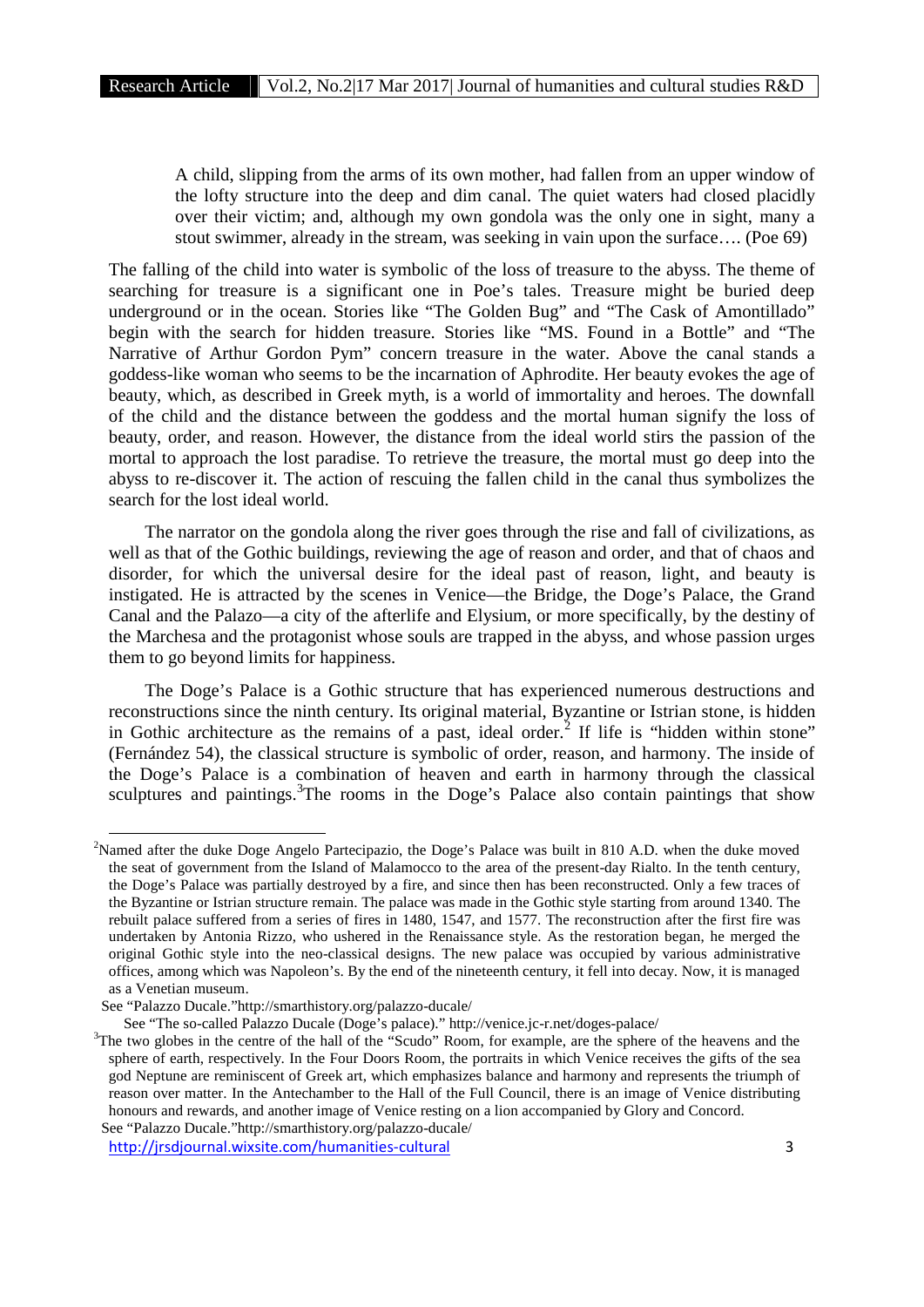various Doges with the Christ, the Virgin, and saints.<sup>4</sup> Some paintings (or sculptures) indicate the allegorical significance of justice, reason, order, and harmony.<sup>5</sup> Some works of art that represent order and harmony have been removed or destroyed due to fire. Destruction is symbolic of the rise of evil on earth. Since the sixteenth century the Doge's Palace has been linked to the prison by the Bridge of Sighs. At the end of the nineteenth century, signs of decay in the palace were so obvious that it looked more like a haunted house than a heavenly terrace. The palace also had very few traces of its ancient Byzantium form and Greek art, but instead represented decline and gloom. This palace in Gothic style thus showed a lack of harmony, reason, and balance, which are emphasized in Classical art.

In addition to the Doge's Palace, various styles of architecture were hidden the age of the Roman and Byzantine Empires.<sup>6</sup> The Byzantine style is a late Roman style adopted by the Eastern Roman Empire. It has Roman elements, like the arches, domes and pillars. Such buildings also reflect the original need for practical defense against marauding tribes of Germans, Vikings or Muslims, so they are not open but closed like fortresses. Much of Italian architecture followed the same style until the Renaissance. The principle Byzantine buildings were churches, palaces, and monasteries, with elements of Roman architecture that represent

See Sir Banister Fletcher's *A History of Architecture*. Boston: Butterworths, 1987.

See also Mark Rosen's *The Mapping of Power in Renaissance Italy*, page 19. <sup>4</sup> In the State Advocacies' Chamber, for example, paintings of the Christ, the Virgin, and saints represent the Avogadori's legality and patrician class for the consolidation of Venice City.

See "Palazzo Ducale." http://smarthistory.org/palazzo-ducale/<br>See Sir Banister Fletcher's A History of Architecture. Boston: Butterworths. 1987.

<sup>5</sup> For example, the ceiling in the Chamber of Council of Ten is gilded with images of divinities and allegories illustrating the power of the Council of Ten in Venice, punishing the guilty and freeing the innocent. In the Chamber of the Great Council, episodes of Venetian history—virtues of heroes, allegorical glorification of the Republic, acts of valour or incidents of war, etc.— decorate the walls. In the State Advocacies' Chamber, the paintings show the Avogadori, who safeguarded the integrity of the city's patrician class.

See "Palazzo Ducale." http://smarthistory.org/palazzo-ducale/

See "Palazzo Ducale." http://smarthistory.org/palazzo-ducale/

See John Julius Norwich's *A History of Venice*.Penguin UK, 2003.

<sup>&</sup>lt;sup>6</sup> The original inhabitants along the path of the ancient river were the Adriatic Veneti groups. During the age of the <sup>6</sup> The original inhabitants along the path of the ancient river were the Adriatic Veneti groups. Duri Roman Empire and Byzantine Empire, the lagoon that the canal led into began to be populated. Since the early ninth century, when the Doge moved to Rialto, diverse styles of building have boomed up with the prosperous growth of civilization. The most commonly seen houses were "fondaco" houses along the river, built to contain the great number of foreign merchants working in Venice. Fondaco houses accompanied the trading activity in Venice. In the twelfth and thirteenth centuries, Byzantine art was introduced into the local architecture as the Venetian-Byzantine style. The Venetian-Byzantine style still remains. Since the building materials and foundations were precious, they were usually kept and reused, mixed with new trends. Another favoured style was Venetian Gothic architecture. It began with the southern façade of the Doge's Palace in around 1340 after a fire had partially destroyed the palace. Few traces of the Byzantine or Istrian structure remained in the Gothic style palace. Elongated arches in fondaco houses were replaced with Gothic style arches—pointed or ogee or lobed arches. In the fifteenth century, the transition from Gothic style to Renaissance architecture was completed. In the sixteenth century, Baroque architecture appeared with the church Santa Maria della Salute Basilica (by the architect Baldassarre Longhena). The sixteenth and seventeenth centuries marked the highest building activity along the Grand Canal as a great number of prosperous patrician families achieved their status and built their houses to signify their wealth and fame. In the eighteenth century, neoclassical architectures emerged. After the fall of the Republic (1797), most important buildings, including religious buildings, went into decline. They were either stripped of furnishings and works of art, or demolished during the time of Napoleon. Their decline continued until Gothic Revival.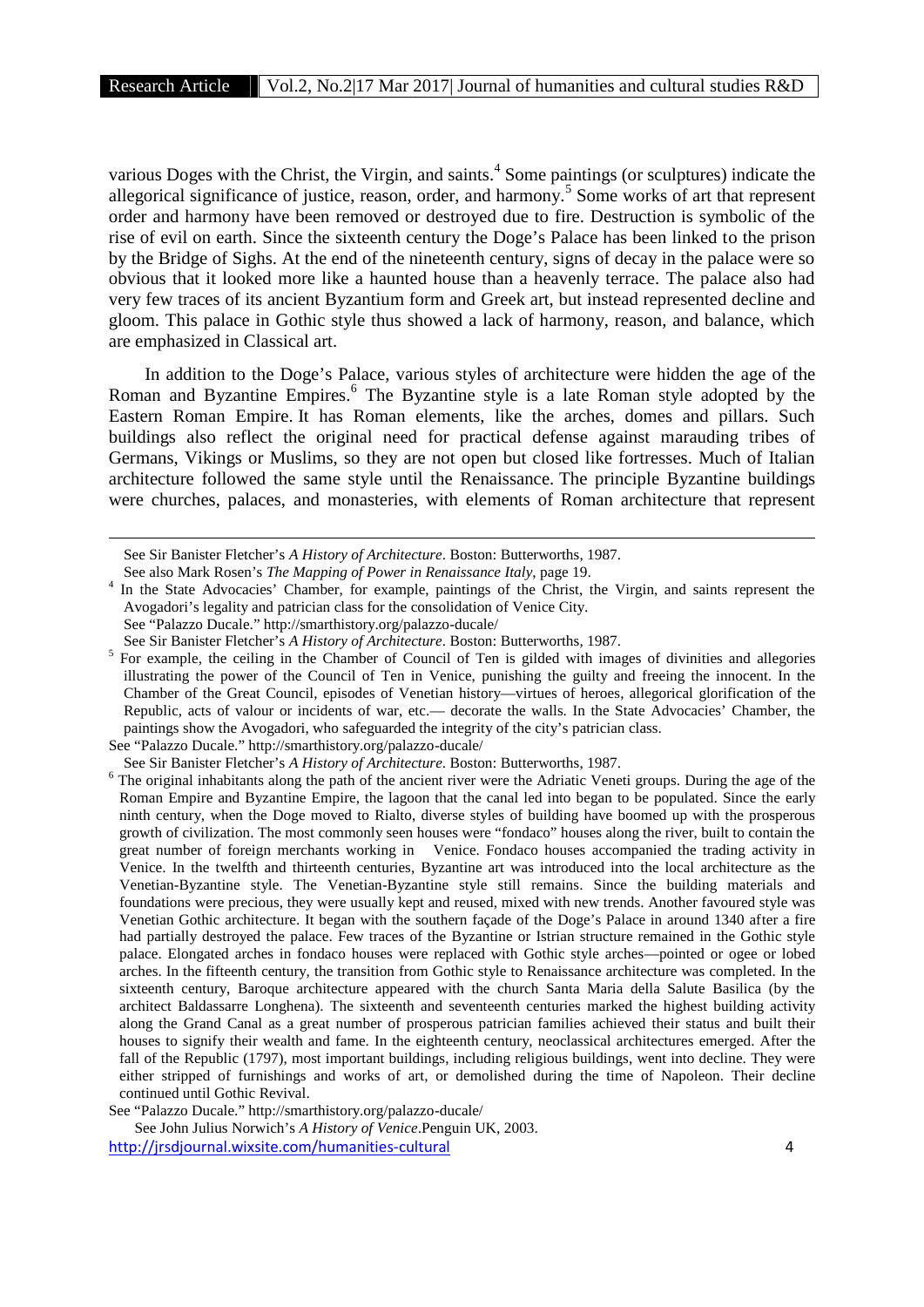Greek ideals, but, more specifically, the elements of power. The ruined Byzantine buildings thus represent the loss of noble ideals.

While the decline of Byzantine style signifies loss in this manner, Gothic architecture represents a lack of harmony, reason, and balance, but also, as John Ruskin points out, a striving for perfection. What distinguishes Gothic architecture from Greek or Roman styles is its sense of conflict with unpredictable emotions evoked in the builders and those who view their work. Ruskin admires the unpredictable power of Gothic buildings, as it evokes the builder's faith in approaching the ideal. In *The Stones of Venice* Ruskin writes that Gothic architecture "recognized, in small things as well as great, the individual value of every soul. But it not only recognizes its value; it confesses its imperfection, in only bestowing dignity upon the acknowledgement of unworthiness" (160). John Matteson in "Constructing Ethics and the Ethics of Construction: John Ruskin and Humanity of the Builder" sets Ruskin above other architectural philosophers since he appreciates the value of ethics in Gothic construction: "Ruskin is valuable to us….He required above all that the process of building should…enlist the emotion, the imagination, and the intellect of the laborer" (295). Gothic architecture represents a lack of harmony, understanding, and balance, and has been associated with faith—especially religion, as it inspires awe and astonishment. In its interior spaces Gothic architecture is decorated with pictures from the Bible and scenes of heaven and hell. It is populated with statues of saints and gargoyles. Most important of all, it symbolizes men's passion to look for a lost heaven. John Matteson points out the power of spiritual resurrection in Gothic architecture, as follows:

…it seems to me that much of the beauty of St. John the Divine lies in its unpredictability and its almost chaotic inclusiveness. In one space one finds a Poets' Corner; another wall is dedicated to correspondence from prisoners. Stained glass windows not only portray the Passion and the Resurrection, but also commemorate the sinking of the *Titanic* and celebrate the glories of ice hockey. The cathedral is both an architectural marvel and a shrine to human experience, in both its lowliest and its most exalted. (294)

Gothic architecture possesses an uncanny power that engages one with unpredictable emotions for spiritual deliverance. Ana González-Rivas Fernández, in "'The Assignation': An Aesthetic Encounter of Classical and Gothic," identifies art and space in "The Assignation" as "conflation of the gothic with the classical." Fernández perceives that the "past and present coexist" in "The Assignation" (56). Nevertheless, a world of afterlife and Elysium cannot be traced back to the present without the effect of a mosaic, a "cut and paste" that combines the order and harmony hidden in art and history.

Not only does past and present coexist, but also light and dark, with the Bridge of Sighs being a boundary of the two realms. This bridge, designed by Antoni Contino and built in 1602, is where prisoners could see the lagoon and San Giorgio through limestone windows one last time before being taken to jail, one last view of beautiful Venice. There is also a legend that lovers, if they kiss on the bridge, will be granted eternal joy and love. As the bridge that connects the New Prison to the Doge's Palace, the Bridge of Sighs mediates two different worlds—an imprisoned space and one of idealized beauty. Crossing the bridge over murky water thus symbolizes being suspended between incarceration and liberation. The bridge also symbolizes a contract of love signed between lovers. The interplay of the light and dark is presented in the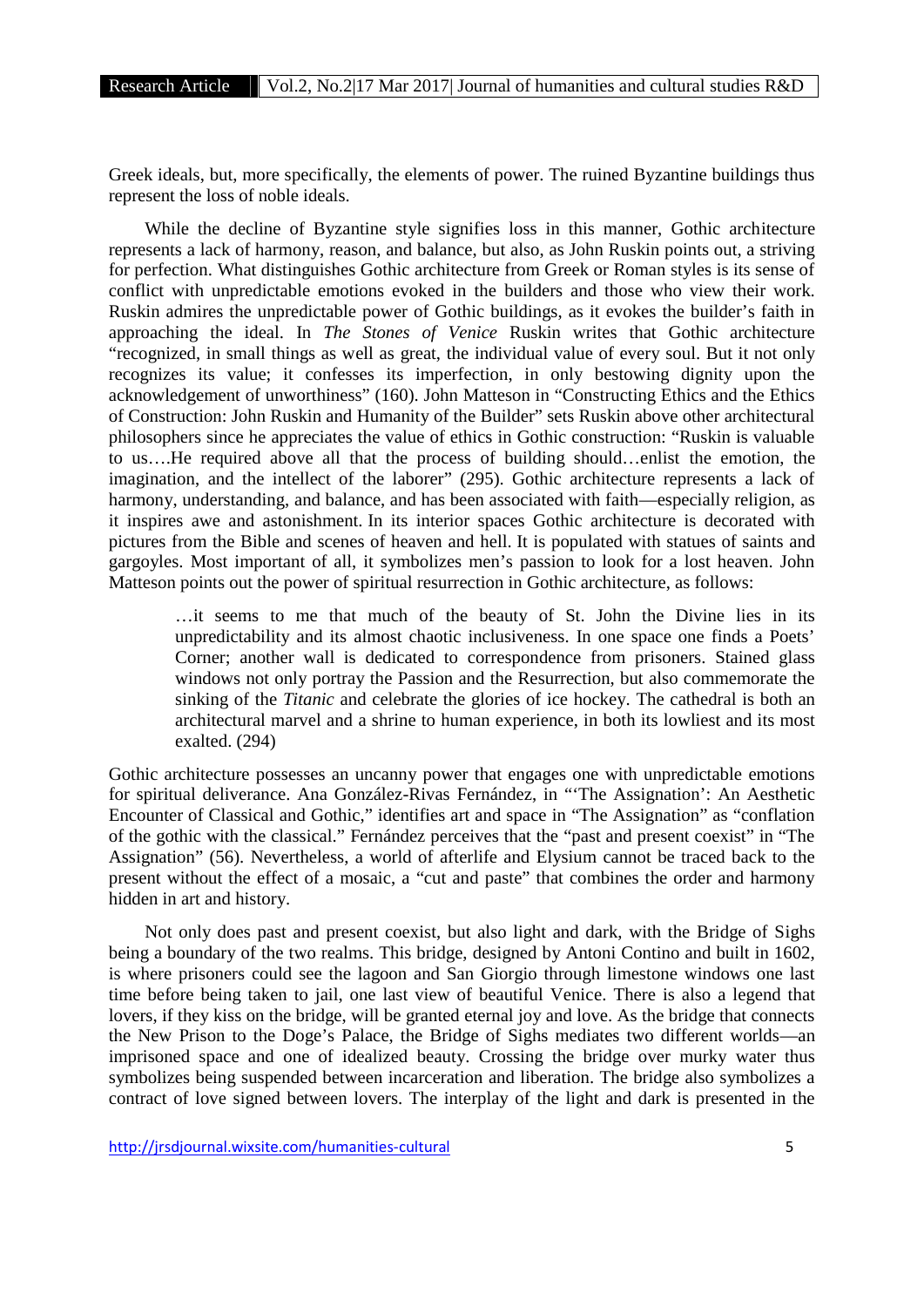development and withdrawing of civilization along the Canal. This is reflected in the formation of the architecture.

In "The Assignation," Poe aims to retrieve traces of heavenly light through a romance set in a gloomy and haunted palace. He searches for the remains of the ideal age through the story in which the narrator perceives the heavenly light in hell. When the narrator is approaching the Bridge of Sighs he feels this light in the shape of "a thousand flambeaux flashing from the windows, and down the staircases of the Ducal Palace, turned all at once that deep gloom into a livid and preternatural day" (Poe 69). Along with the narrator's description of the identity of the Marchesa Aphrodite, a fissure between heaven and earth widens. The Marchesa falls from being a goddess to a mortal mother, who, trapped in a palace, gazes at the prison of the Old Republic that sits in front of her chamber window:

…but still the young wife of the old and intriguing Mentoni, and the mother of that fair child, her first and only one, who now, deep beneath the murky water, was thinking in bitterness of heart upon her sweet caresses, and exhausting its little life in struggles to call upon her name.

She stood alone…as the heavy marble hangs around the Niobe…her large lustrous eyes were not turned downward upon that grave wherein her brightest hope lay buried—but riveted in a widely different direction! The prison of the Old Republic is, I think, the stateliest building in all Venice—but how could that lady gaze so fixedly upon it, when beneath her lay stifling her own child? Yon dark, gloomy niche, too, yawns right opposite her chamber window.(Poe 69-70)

Niobe in Greek mythology is a mother whose prideful hubris brings about the death of all her fourteen children. Her loss means the loss of nobility. Nevertheless, her transformation into a weeping stone existing in perpetual solitude and sorrow evokes our sympathy. The Weeping Rock of Niobe symbolizes the fall of civilization—decline of the golden age. The Marchesa gazes at her prison, her grave, for she has been incarcerated in a lost world. Her passion and love, as her name Aphrodite suggests, have been repressed in the prison. Her only treasure is her child, and now he has fallen into the water, out of the sight of her mortal eyes.

By then the "Satyr-like" Mentoni (the Marchesa's husband) feels indifferent to the accident. The rescuers, after exhausting their efforts, assume that the child has died. A stranger then dives into the water and rescues the Marchesa's only treasure.

…from the interior of that dark niche which has been already mentioned as forming a part of the Old Republican prison, and as fronting the lattice of the Marchesa, a figure muffled in a cloak, stepped out within reach of the light, and, pausing a moment upon the verge of the giddy descent, plunged headlong into the canal…. (Poe 70)

The hero is the only one who can retrieve this treasure from the abyss. However, the narrator has not seen the significance in the action of restoring the treasure, but instead simply explains the Marchesa's tears as a mother's appreciation for the stranger's brave action. Still, when he follows the hero into his palazzo, the mysterious relationship that this man has with the Marchesa gradually dawns upon him. The Gothic architecture—the stranger's palazzo—involves the passion of returning to heaven.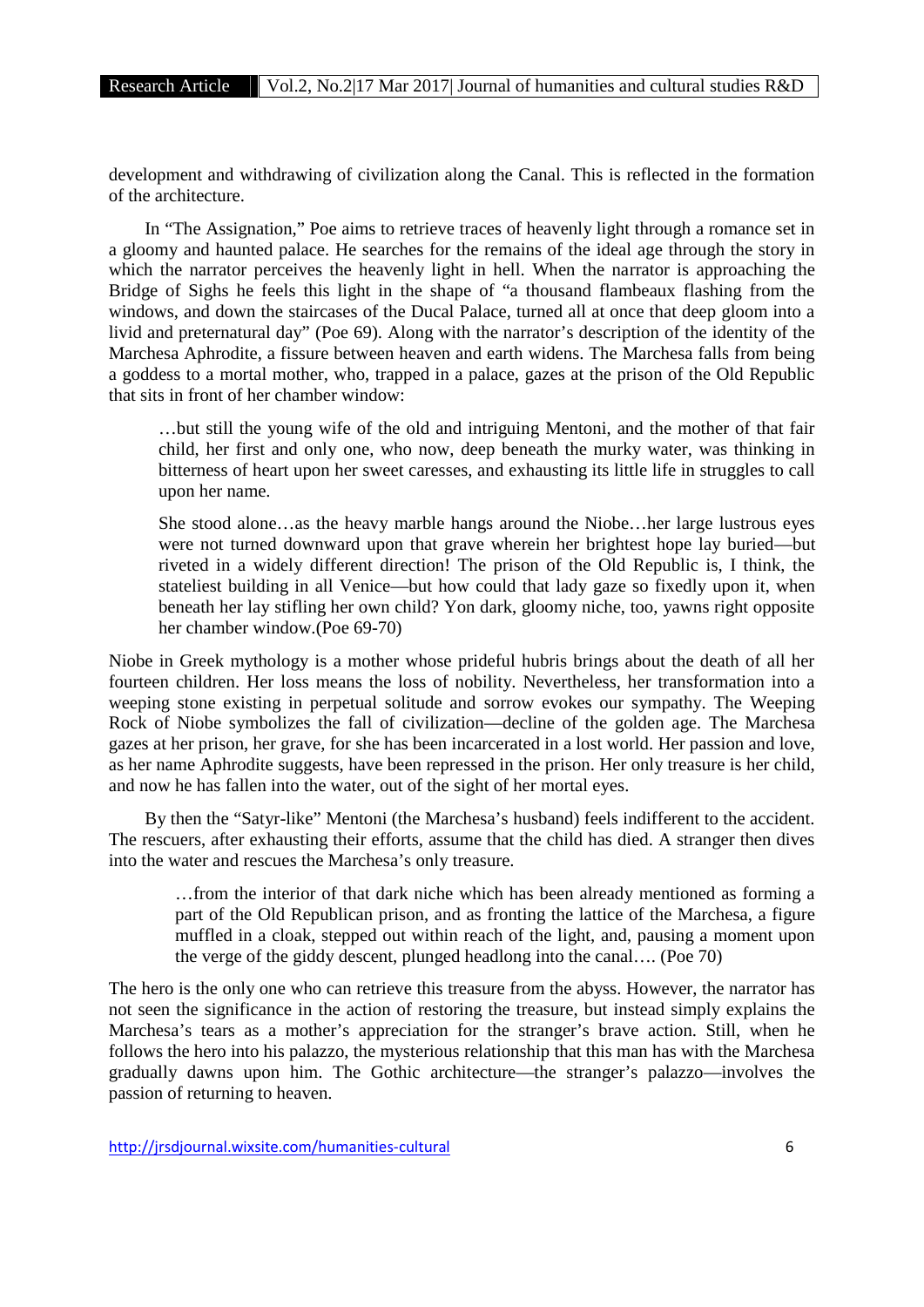The title of the story, "The Assignation," refers to the meeting of the Marchesa and the hero, who creates an image of Eden in his palazzo. It is possible that Poe models this love affair on that between Lord Byron and Mary Chaworth. The image of water (the canal) symbolizes the entrance to the underworld that possesses the power of healing. Paul Devereux, in *Sacred Geography*, deciphers the hidden codes in geography. He associates a spring or waterfall in a temple or the head of a mountain with a gate to the underworld, the abode of invisible spirits. For example, the springhead around the base of the Carn Menyn outcrops is one of the sources of sacred water that the Celtic shamans or seers visit for spiritual healing. The Amazon Basin waterfalls, Devereux observes, are used by Jivaro Indians as "part of their initiation rituals" (20- 21). The sacred water in the Aesculapion temple was dedicated to the god Aesculapius. The water under the Bridge of Sighs is an object that seems to mediate between the Marchesa and the hero, as well as a body (uncanny space) that the two characters affectively identify with for spiritual liberation. For Poe, spiritual liberation goes hand in hand with death. As soon as the Marchesa meets the hero, who has just rescued her child and returned him to her, he "has conquered" her heart. The Marchesa, as Edward W. Pitcher observes, perceives her treasure in the deep water, and she promises to meet her lover in the abyss by committing suicide.

She is not the mother-figure transfixed by anxiety, then animated through the rescue of her child, despite the narrator's expectations ("She will now receive her child—she will press it to her heart" —*Works*, II, 154); rather she is a lover who is now pledged to a suicidal assignation because the trial in which the protagonist has triumphed (the restoration from the abyss of the child) is proof to her that life survives in "that hollow vale." (2)

The heroine believes that her assignation will take her towards liberation from prison, just like initiate's deliverance to the underworld and resurrection with a healed soul, as pure as the ancient goddess Aphrodite rising from the water at the moment of birth.

The hero's palazzo is described as a gloomy room which the sunlight brilliantly illuminates. It is Gothic architecture, which, like the other Gothic buildings in Poe's stories, stimulates a condition of "hypersensitivity." The psychological disturbance reflects the narrator's anxiety, not the hero's. Upon getting into the hero's residence, the narrator proceeds with a psychological regression to the past with the hero, yet the narrator cannot appreciate the enlightened vision, and instead feels horror. He feels "every part of the room" trembling to "the vibration of low, melancholy music" (Poe 73), and he sees himself surrounded by "one of those huge structures of gloomy yet fantastic pomp" (Poe 72) that makes him astonished. He approaches an uncanny realm through "a broad winding staircase of mosaics;" he is moving away from reality when he follows the hero "into an apartment whose unparalleled splendor burst through the opening door with an actual glare" (Poe 72). The narrator is approaching a world beyond appearance, yet he withdraws from that realm and becomes a fake artist.

http://jrsdjournal.wixsite.com/humanities-cultural 7 Poe uses the art in the palazzo—the paintings—to reinforce the theme of perception beyond appearance. The paintings in the hero's palazzo shed "beams of natural glory mingled at length fitfully with the artificial light" (Poe 73). The paintings signify the remains of ancient civilizations. As art has the power of seizing each moment of glory in history, the paintings of the palazzo survive the age of chaos. The hero compares the "artificial light" of glory in his works of art to the *socle* at Sparta. The *socle*, a short plinth used as a wall base or supporter of a pedestal, sculpture or column, is commonly seen in ancient Greece as a stone-built base.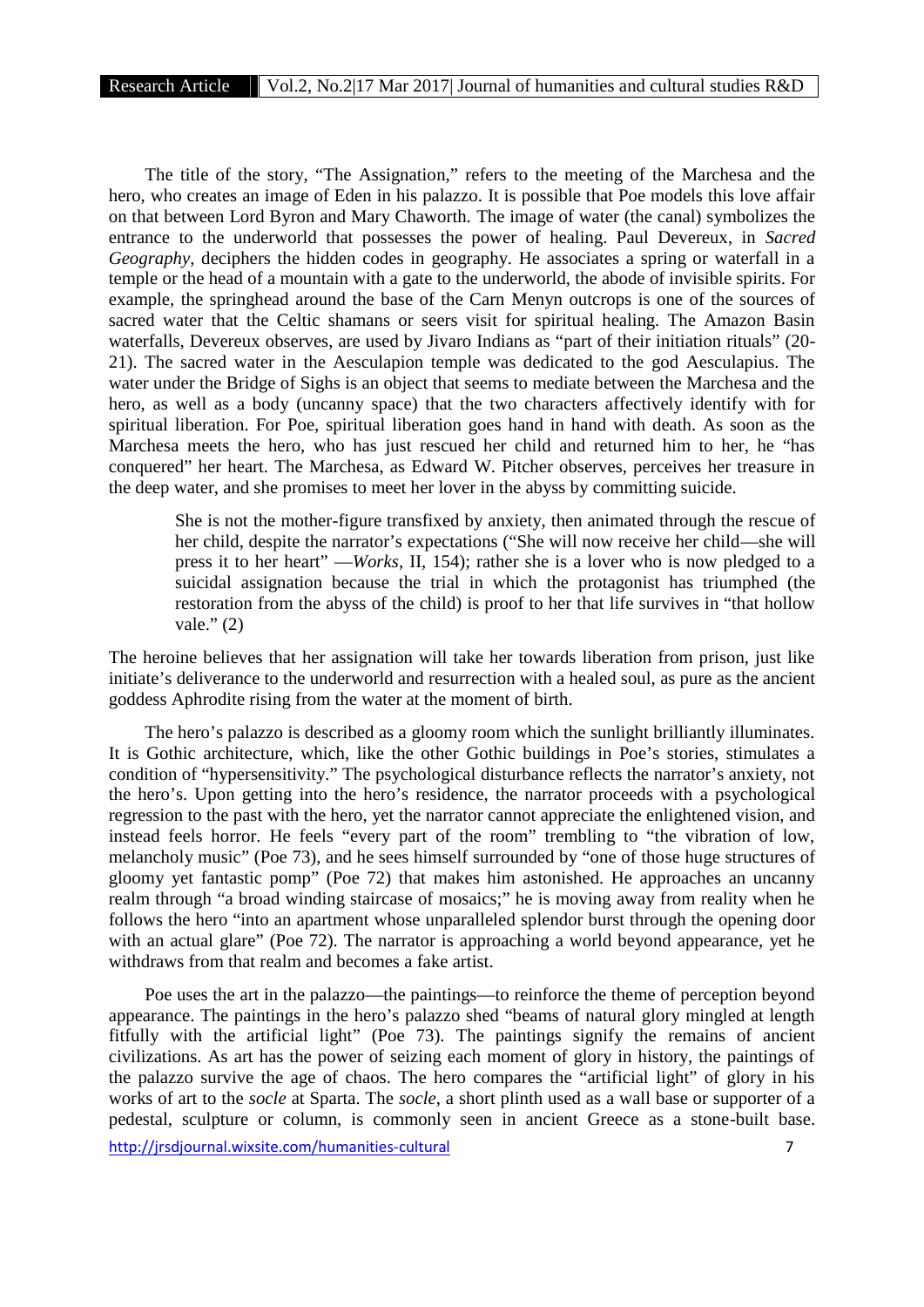"Among a chaos of scarcely visible ruins," the stranger says, "is a kind of *socle*, upon which are still legible the letters A M" (Poe 73). The *socle* survives the destruction of the other parts of the temples and shrines. It becomes a symbol of the immortality of art, from which people with their keen eyes distinguish the divine, spiritual light. Just as the Doge's Palace contains the decorations and sculptures in its chambers that signify glory, reason, and beauty, the hero's palazzo contains manmade creations that have the spiritual light, which people desire to retrieve in the age of decay and loss of reason and order. The hero amuses himself as an original "Laughter" who shall laugh to die, and he is proud of his works of art. The hero perceives things beyond the appearance of the material world. His view of the world is analogous to the interior of the palazzo, which, as Wilbur indicates, is "symbolic of the visionary soul's transcendence of spatial and temporal limitations" (Wilbur 272). The palazzo itself is a "character" that holds the secrets "unknown" to the narrator, and it reflects the temperament of the hero, who has a vehement desire to create a surreal realm.

The hero has a countenance that is half-deity and half-mortal. The narrator describes how he looks as follows:

With the mouth and chin of a deity—singular, wild, full, liquid eyes, whose shadows varied from pure hazel to intense and brilliant jet—and a profusion of curling, black hair, from which a forehead of unusual breadth gleamed forth at intervals all light and ivory. (Poe 72)

The description here reminds us of Roderick Usher in "The Fall of the House of Usher."<sup>7</sup> They share the same traits of nobility, an aura of divinity, and are bound to a fantastic house that evokes their emotions of melancholy, yet they maintain their reason, a capability of approaching things beyond appearance. The hero, as Roderick does, invites the narrator to explore the mysteries inside the house as well as the inner world of its proprietor. As the narrator observes, the stranger is not so much a human, but a deity in human form since he has a "peculiarity of spirit which seemed to place him so essentially apart from all other human beings" (Poe 75).

The hero's palazzo preserves works of art inspired by both the Bible and pagan cultures. He has been seized by the invisible images that affect his emotions and draw him towards death. Though illogical, the hero's enumeration of the works of art in the house reveals his desire to sacrifice himself and cross the boundary to immortality. His house preserves the painting of Guido's *Madonna della Pietà*, the sculpture of Antinous, and the embellishments of the sphinxes of Egypt.<sup>8</sup>*Madonna della Pietà* shows the Virgin Mary and her crucified son. Antinous, the favorite youth of the Roman emperor Hadrian, drowned in the Nile for the emperor and was deified soon after his death. He was affiliated with the Egyptian god Osiris, for his deification

<sup>7</sup> The narrator's portrait of Roderick: "Yet the character of his face had been at all times remarkable. A cadaverousness of complexion; an eye large, liquid, and luminous beyond comparison; lips somewhat thin and very pallid but of a surpassingly beautiful curve; a nose of a delicate Hebrew model, but with a breadth of nostril unusual in similar formations; a finely moulded chin, speaking, in its want of prominence, of a want of moral energy; hair of a more than web-like softness and tenuity;—these features, with an inordinate expansion above the

regions of the temple, made up altogether a countenance not easily to be forgotten" (Poe 369). <sup>8</sup> Poe's sphinxes here are the Egyptian sphinxes, rather than the Greek sphinxes. Different from the Greek sphinxes who assume the tragic personality, the Egyptian ones are benevolent guards of the tombs of the Pharaoh. In India, the sphinxes protect the soul from evil.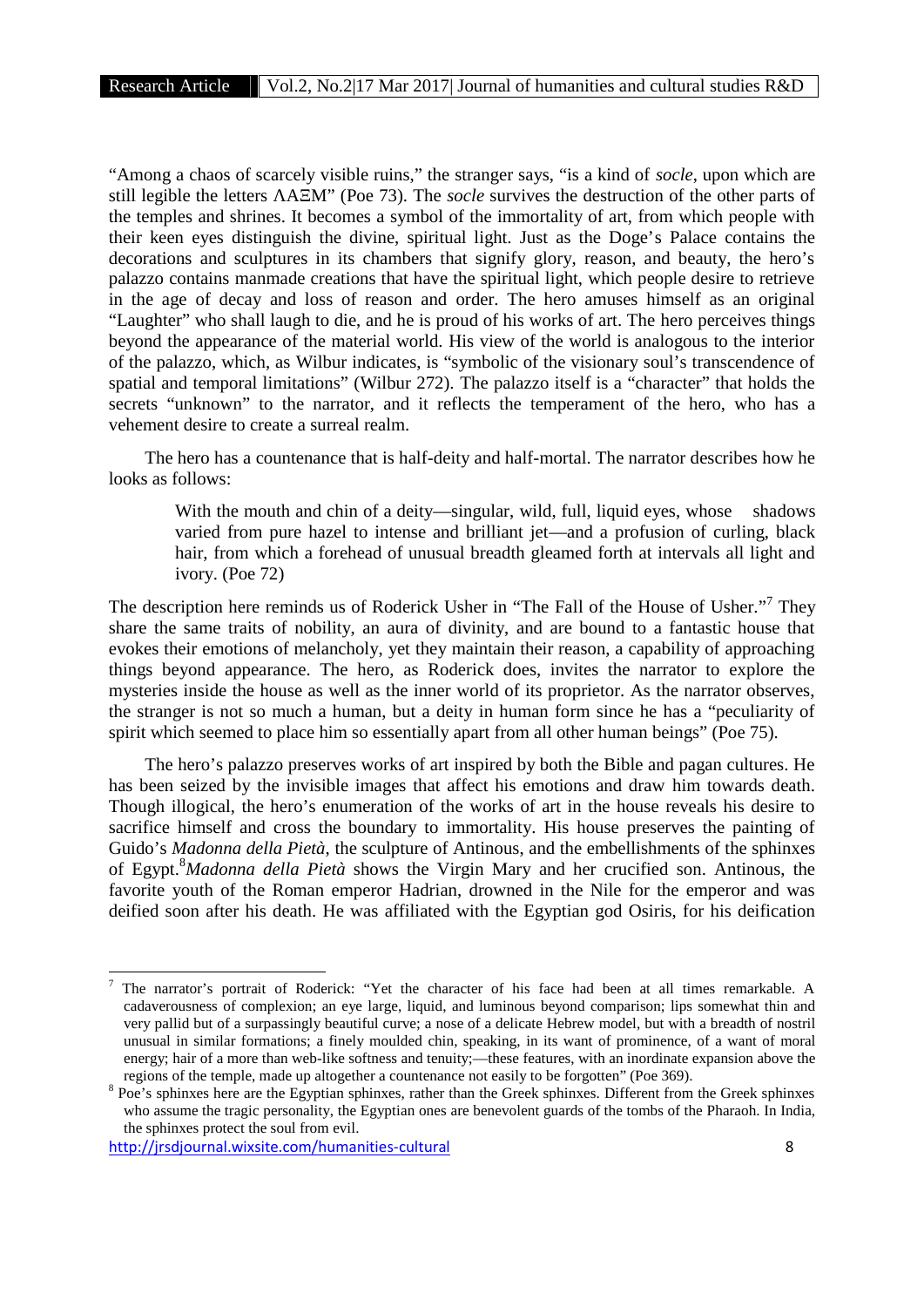stood for resurrection from the Nile.<sup>9</sup>The portrait of the Marchesa Aphrodite divulges the secret to the narrator of an ideal world, unobtainable on earth, existing in dreams, myths, works of art, and the world of imagination.

The proprietor of the palazzo consciously creates an emotional atmosphere that fulfills his aspiration to beauty. He is a poet whose emotional effects recall Poe's view of the poet's thirst for beauty and love. Poe, in "Reviews of American Authors," says,

This burning thirst belongs to the *immortal* essence of man's nature. It is equally a consequence and an indication of his perennial life. It is the desire of the moth for the star. It is not the mere appreciation of the beauty before us. It is a wild effort to reach the beauty above. (Poe 686)

When the proprietor mentions his possessions, he divulges more or less his engagement in the rite of sacrifice, as a moth immolated in fire in its transformation into immortality. As he creates his surreal realm—the process of sacrifice, death, and resurrection that the narrator in "The Fall of the House of Usher" has perceived in Roderick—the atmosphere in the palazzo evokes emotions for unknown reasons. In the grotesque and sublime house, the works of art function as a mediating realm and evoke the passions of perceiving images in depth. His soul, though incarcerated in a prison, is guarded by the Egyptian Sphinx until he is enlightened enough to take the journey towards truth. The portrait of the Marchesa Aphrodite reveals a divine realm that the protagonist desires to reach. The portrait of Madonna della Pietà reflects suffering and sacrifice on earth. The Gothic-style palazzo evokes, as Benjamin F. Fisher in "Poe and the Gothic tradition" notes, a fierce passion that urges the protagonists to go beyond reality:

Both the stranger and his beloved are made analogous to what were in Poe's time admired as ultimates in statuary art, Canova's Venus and the Belvidere Apollo—a pair doubtless driven by passions beyond mundane imagination. The stranger-lover, modeled upon Lord Byron, has attempted to mitigate his frustrations in love by collecting artwork, which, however, is incongruous, as if to symbolize the imperfections caused when only the physical side of human nature is emphasized. Thus he and his beloved look to another world, on the far side of the grave, to consummate their genuine, spiritual love. (82-83)

<sup>&</sup>lt;sup>9</sup>Antinous is associated with Persephone, Dionysos, and Osiris, since they all stand for the initiates who die and are revived to immortality. Though we know nothing of his mortal life, Antinous was believed to be born to a Greek family in the Roman province of Bithynia. He was a beautiful young boy who was "the favorite companion to the emperor Hadrian." Their love, "celebrated in antiquity and later denigrated by puritanical Christians, ended abruptly during a trip to Egypt, when the young Antinous drowned in the floodwaters of the Nile." To memorialize the young lover, Hadrian set up temples and thousands of religious images "enough for him to be declared the last pagan god of the Greco-Roman world."Antinous' influence on Christianity is immense. The early church fathers,"deeply disturbed by the resemblance of the dying savior god Antinous to the dying savior god Jesus, went to great pains to create some significant distance between them." The devotees of Antinous "were among the last pagan holdouts as Rome converted to Christianity." For the story of Antinous related to the myth of Osiris, see Delia Morgon's "The Last God of Rome." http://home.earthlink.net/~delia5/pagan/tcq/artrom pap1.htm